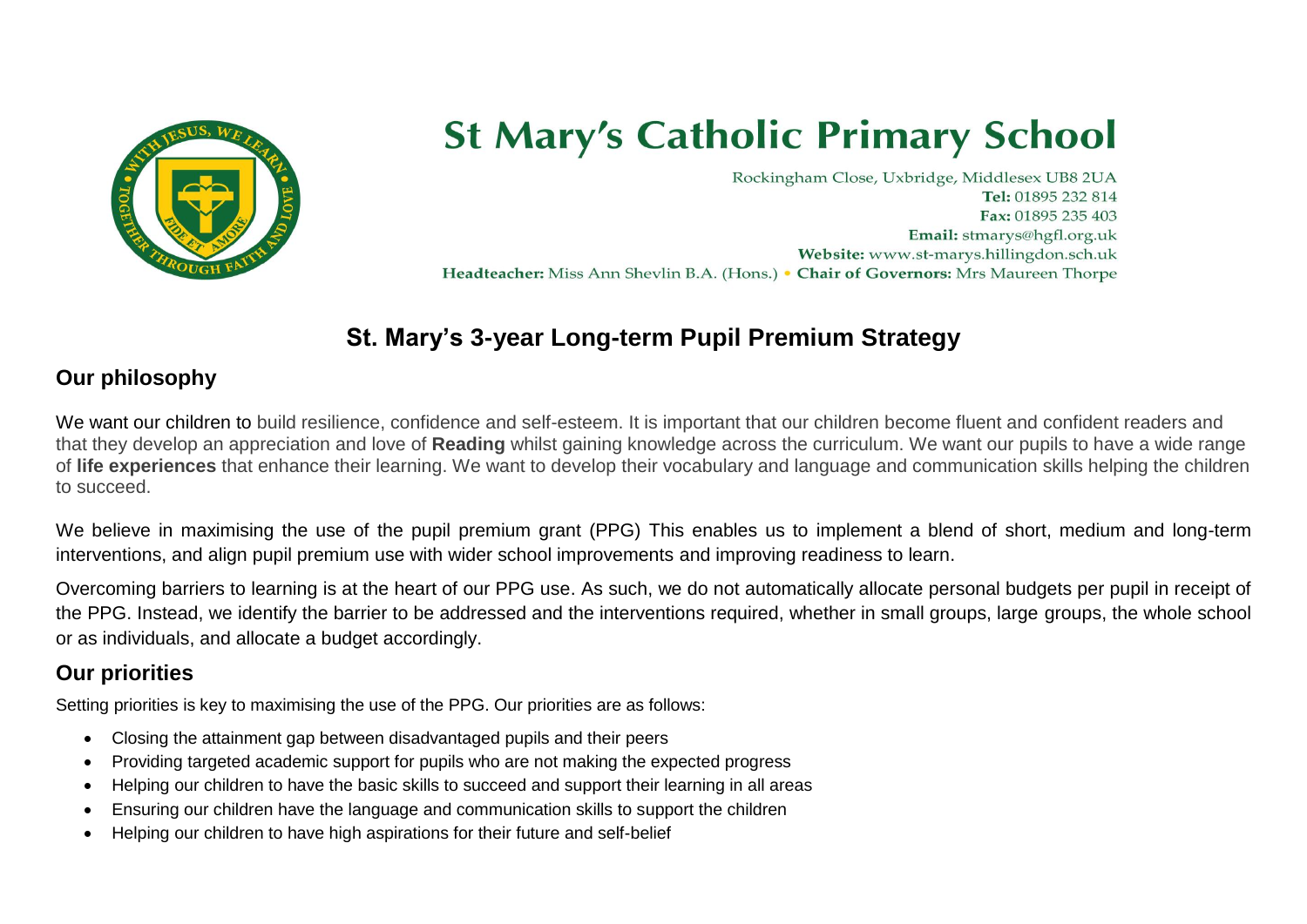### **Barriers to future attainment**

| <b>Academic barriers to attainment</b> | Non-academic barriers to attainment                     |
|----------------------------------------|---------------------------------------------------------|
| Low levels of literacy                 | Poor attendance                                         |
| Poor language and communication skills | No aspiration or value in the importance of<br>learning |
| Limited vocabulary                     | No growth mind-set                                      |

#### **Our implementation process**

We believe in selecting a small number of priorities and giving them the best chance of success. We also believe in evidence-based interventions and learning from our experiences to be effective and have the intended impact.

We will:

- Identify a key priority that we can address
- Develop a clear, logical and well-specified plan
- Support staff and ensure they have training needed to help the children make progress
- Plan for sustaining and scaling the intervention from the outset
- Continually acknowledge, support and reward good implementation practices
- Treat scale-up as a new implementation process

#### **Our approach**

To prioritise spending, we have adopted a tiered approach to define our priorities and ensure balance. Our tiered approach comprises three categories:

- 1. Teaching
- 2. Targeted academic support
- 3. Wider strategies such as mentoring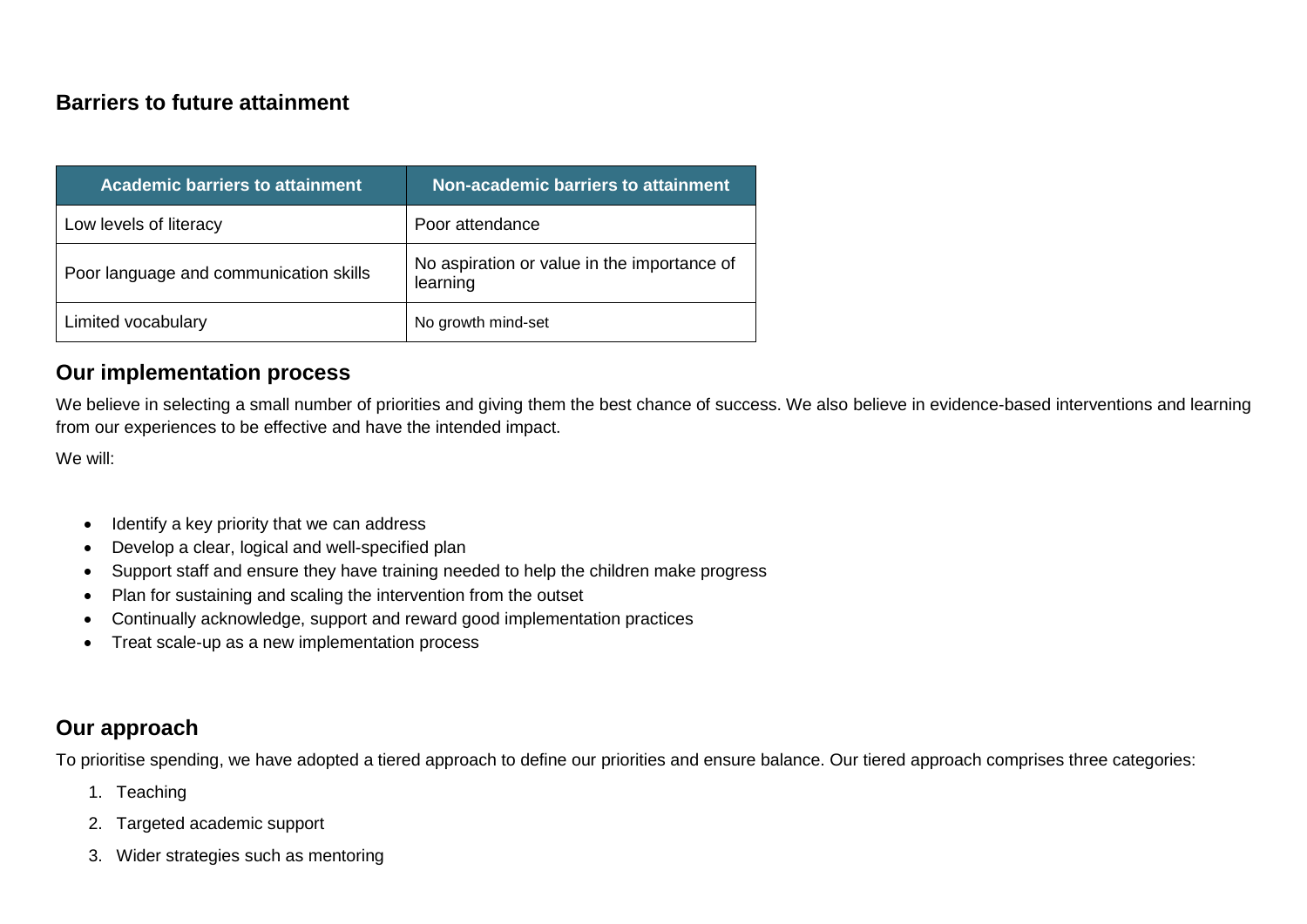#### Intervention

- 1. Structured interventions: Introducing interventions for pupils with poor oral language and communication skills, developing children's vocabulary
- 2. Small group tuition: Introducing targeted English and maths teaching for pupils who are below age-related expectations
- 3. One-to-one support for disadvantaged pupils: Creating additional teaching and learning opportunities using TAs
- 4. Mentoring by staff
- 5. Daily reading
- 6. Working closely with parents to support the children

#### **Our review process**

Annually reviewing the pupil premium plan and updating it. This three-year approach allows us have a longer overview and plan.

We will review the success of each intervention, based on evidence, and determine the most effective approach moving forwards – adapting, expanding or ceasing the intervention as required. We will review interventions each term during Pupil Premium meetings.

Careful monitoring by the staff and management of the school on the progress of the children and impact of any support they are receiving

Targets are set for pupils in receipt of the PPG and their progress towards achieving these targets is analysed at the end of interventions.

The progress of pupils in receipt of the PPG is discussed regularly with subject teachers and class teachers. At Termly Pupil Progress Meetings, the SMT and Class teacher will look at the progress each of the children are making and plan for next steps.

Once the three-year term has been completed, a new three-year strategy will be created in light of the lessons learned during the execution of the previous strategy, and with regard to any new guidance and evidence of best practice that becomes available. The headteacher is responsible for ensuring a pupil premium strategy is always in effect.

This document will be reviewed in July 2022 and a new 3 year strategy document will be developed.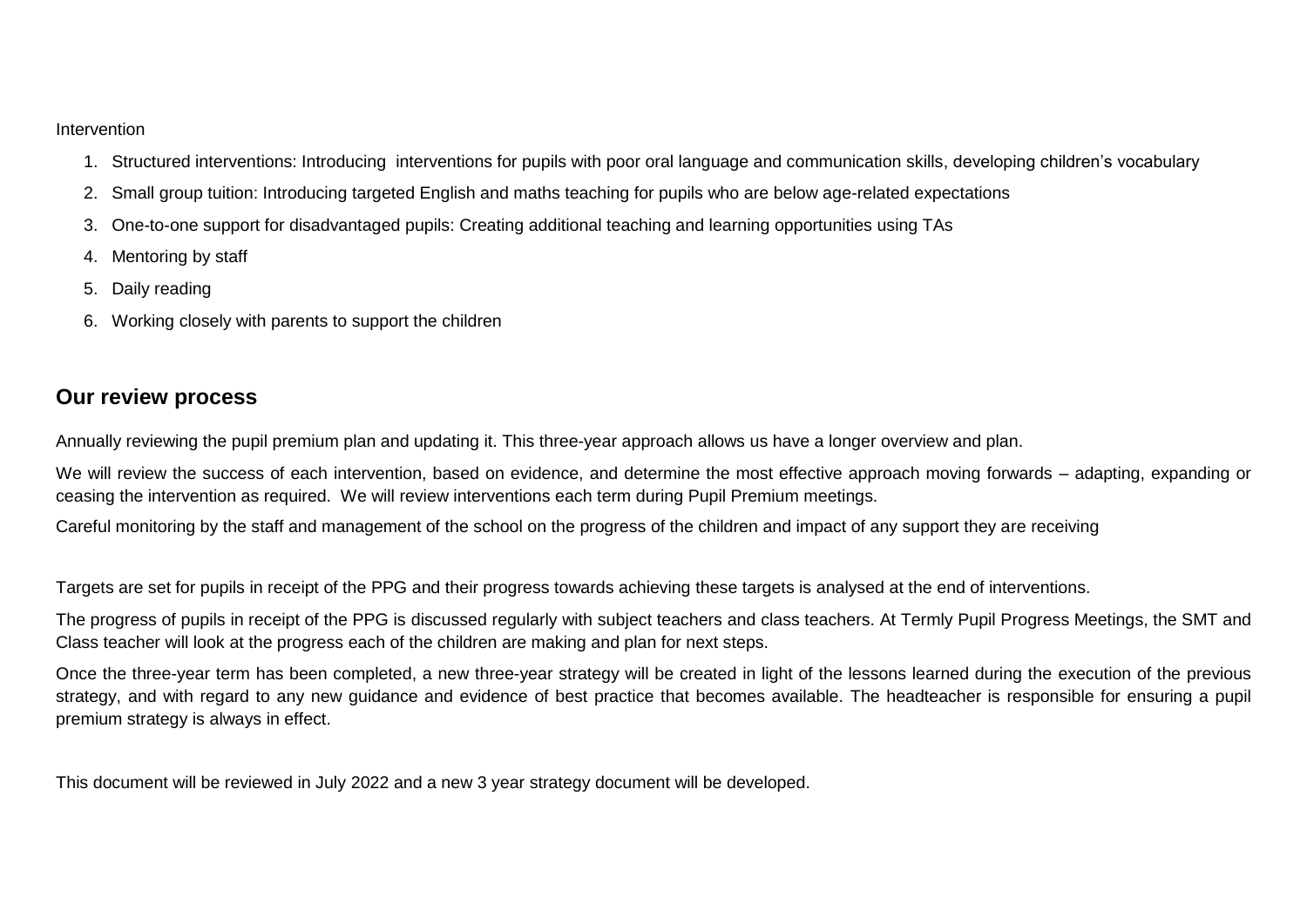## **Focus over the 3 Years**

| <b>Focus</b>                                                                            | <b>Success Criteria</b>                                                                                                                                                              |
|-----------------------------------------------------------------------------------------|--------------------------------------------------------------------------------------------------------------------------------------------------------------------------------------|
| Develop the children's reading skills and enjoyment of<br>reading                       | The children will have a lifelong love of reading helping<br>them with their academically and helping their wellbeing                                                                |
| The children will develop their language and<br>communication skills                    | Through developing the children communication skills they<br>will be able to access all areas of the curriculum                                                                      |
| Children will develop their basic skills in writing and<br>mathematics                  | Through developing these skills the children will be able to<br>reach their full potential and help the children to succeed in<br>other curriculum areas                             |
| Children will develop a growth mind set and improve their<br>self-esteem and confidence | Children will have a growth mind set and they will<br>challenge themselves in their work. Children will grow in<br>confidence and self-esteem. They will have higher<br>aspirations. |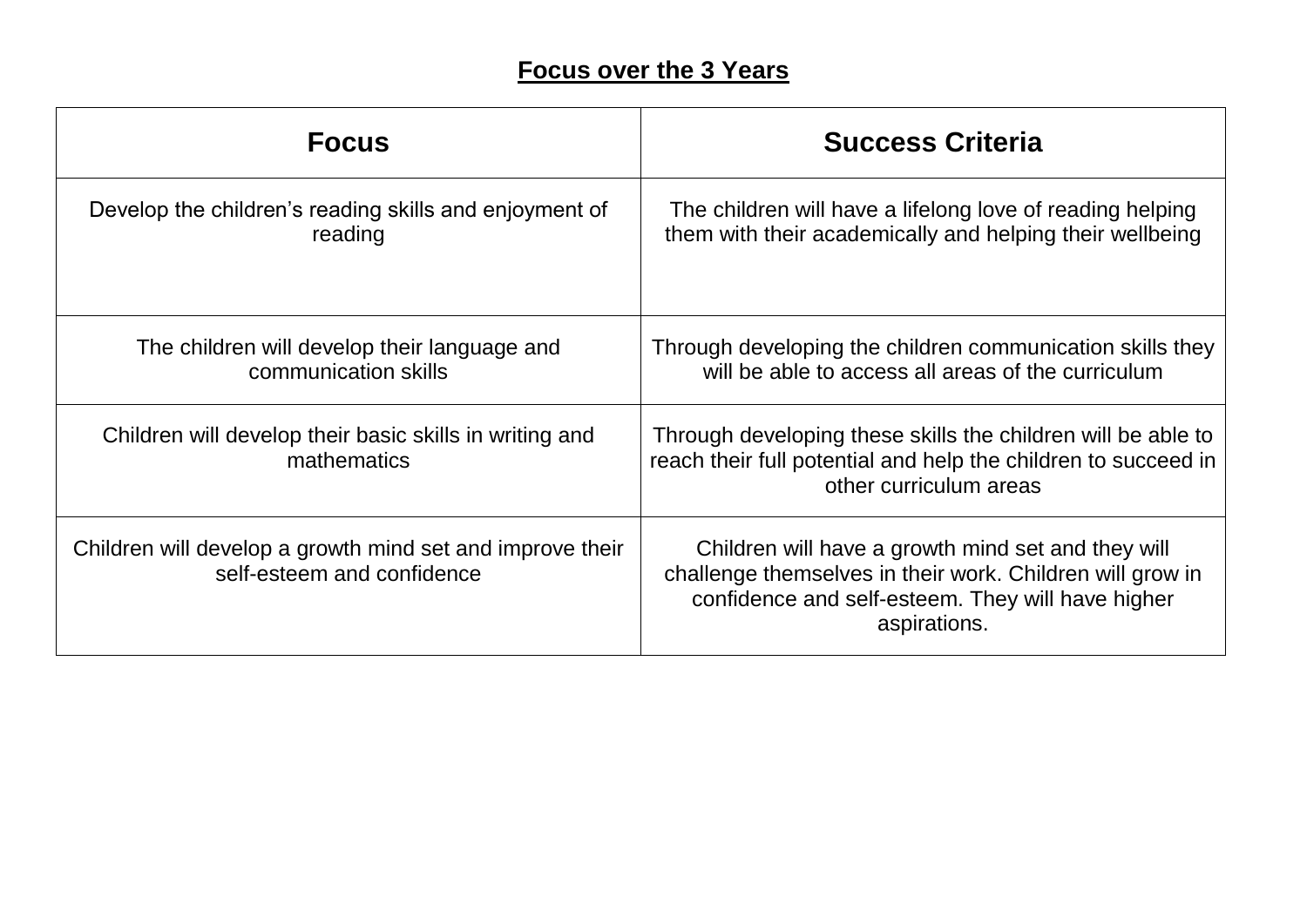|                                                                         | 2019-2020                                                                                                                                                                                                                                                       | 2020-2021                                                                                                                                                                                                                                                                                                                                                                    | 2021-2022                                                                                                                                                                                                                                                                                                                                                                                                                                              |
|-------------------------------------------------------------------------|-----------------------------------------------------------------------------------------------------------------------------------------------------------------------------------------------------------------------------------------------------------------|------------------------------------------------------------------------------------------------------------------------------------------------------------------------------------------------------------------------------------------------------------------------------------------------------------------------------------------------------------------------------|--------------------------------------------------------------------------------------------------------------------------------------------------------------------------------------------------------------------------------------------------------------------------------------------------------------------------------------------------------------------------------------------------------------------------------------------------------|
| Develop the children's<br>reading skills and<br>enjoyment of reading    | Develop reading areas in<br>the classroom<br>Expand the range of books<br>in each classroom<br>Member of Staff to read<br>daily with the children<br>Staff training on reading<br>domains and<br>comprehension skills<br>Training on teaching<br><b>Phonics</b> | Children will begin to make<br>use of the library bus and<br>encourage to take books<br>home to read<br>Daily reading with the<br>children<br>Purchase new books to help<br>widen children's experience<br>of a range of books<br>Intervention support for<br>children not meeting<br>expectation<br>Support for more able<br>children in developing<br>comprehension skills | Adults completing daily<br>reading with the children and<br>comprehension activities<br>Intervention support for<br>children not meeting<br>expectation<br>Support for more able<br>children in developing<br>comprehension skills using<br>the 6 Reading domains<br>Follow up work with Story<br><b>Time Phonics</b><br>Encouraging children to read<br>books relating to topic they<br>are studying in other subjects<br>(Purchase additional books) |
| The children will develop<br>their language and<br>communication skills | Opportunities for talk in the<br>class room and in support<br>groups<br>Small group discussion<br>Vocabulary development -<br>class activities and one to<br>one work                                                                                           | Attention Hillingdon support<br>Language Link<br>Small group work<br>Pre-Teaching and small<br>group discussion                                                                                                                                                                                                                                                              | Training additional staff in<br>delivering Attention<br>Hillingdon<br>Review Language Link<br>training<br>Language Link groups<br>Attention Hillingdon groups                                                                                                                                                                                                                                                                                          |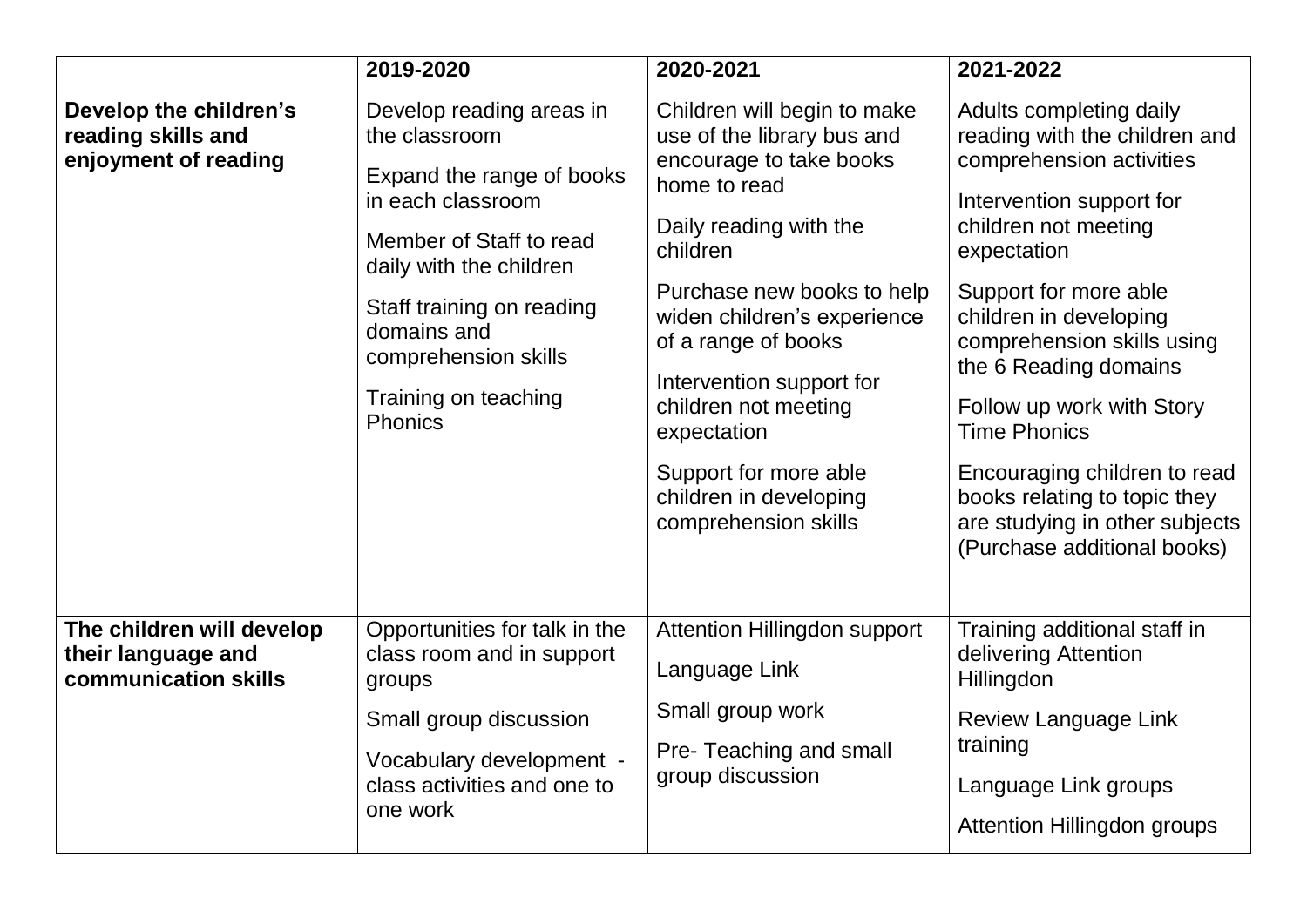| <b>Communication Groups</b><br><b>Communication Groups</b><br><b>Communication Groups</b><br>depending on the need of<br>depending on the need of the<br>the child<br>child<br>Additional staff training                                                                                                                                                                                                                                                                                                                                                                                                                                                                                                                                                                                                                                           | depending on the need of the<br>child<br>Work on the use of visuals<br>and support from the LA<br><b>Inclusion Team</b>                                                                                                                                                                                                                                                                                                                                              |
|----------------------------------------------------------------------------------------------------------------------------------------------------------------------------------------------------------------------------------------------------------------------------------------------------------------------------------------------------------------------------------------------------------------------------------------------------------------------------------------------------------------------------------------------------------------------------------------------------------------------------------------------------------------------------------------------------------------------------------------------------------------------------------------------------------------------------------------------------|----------------------------------------------------------------------------------------------------------------------------------------------------------------------------------------------------------------------------------------------------------------------------------------------------------------------------------------------------------------------------------------------------------------------------------------------------------------------|
| Children will develop their<br>Assess the children and<br>Assess the children and track<br>basic skills in writing and<br>track progress<br>progress<br>mathematics<br>Implement intervention<br>Implement intervention<br>support either one to one or<br>support either one to one or<br>small group work<br>small group work<br>Renew home licences to<br>Review programmes and<br>intervention support -<br>support children at home<br>research new evidence<br>Work with parents to<br>based support programmes<br>support the children -<br>Support with homework and<br>supply additional support<br>reading<br>Develop use of Bedrock<br>across KS2 - training for all<br><b>KS2</b> teachers<br>Working closely with parents<br>to support the children's<br>learning<br>Children took part in the<br><b>National tutoring Programme</b> | Assess the children and track<br>progress<br>Implement intervention<br>support either one to one or<br>small group work<br>Review and update staff<br>training<br>Support with homework and<br>reading<br>Staff training on developing<br>and improving writing<br>Staff implementing training<br>on developing writing across<br>the curriculum<br>Work on use of Vipers to<br>support reading<br>Promote the use of Bedrock<br>at home<br>Use the new support room |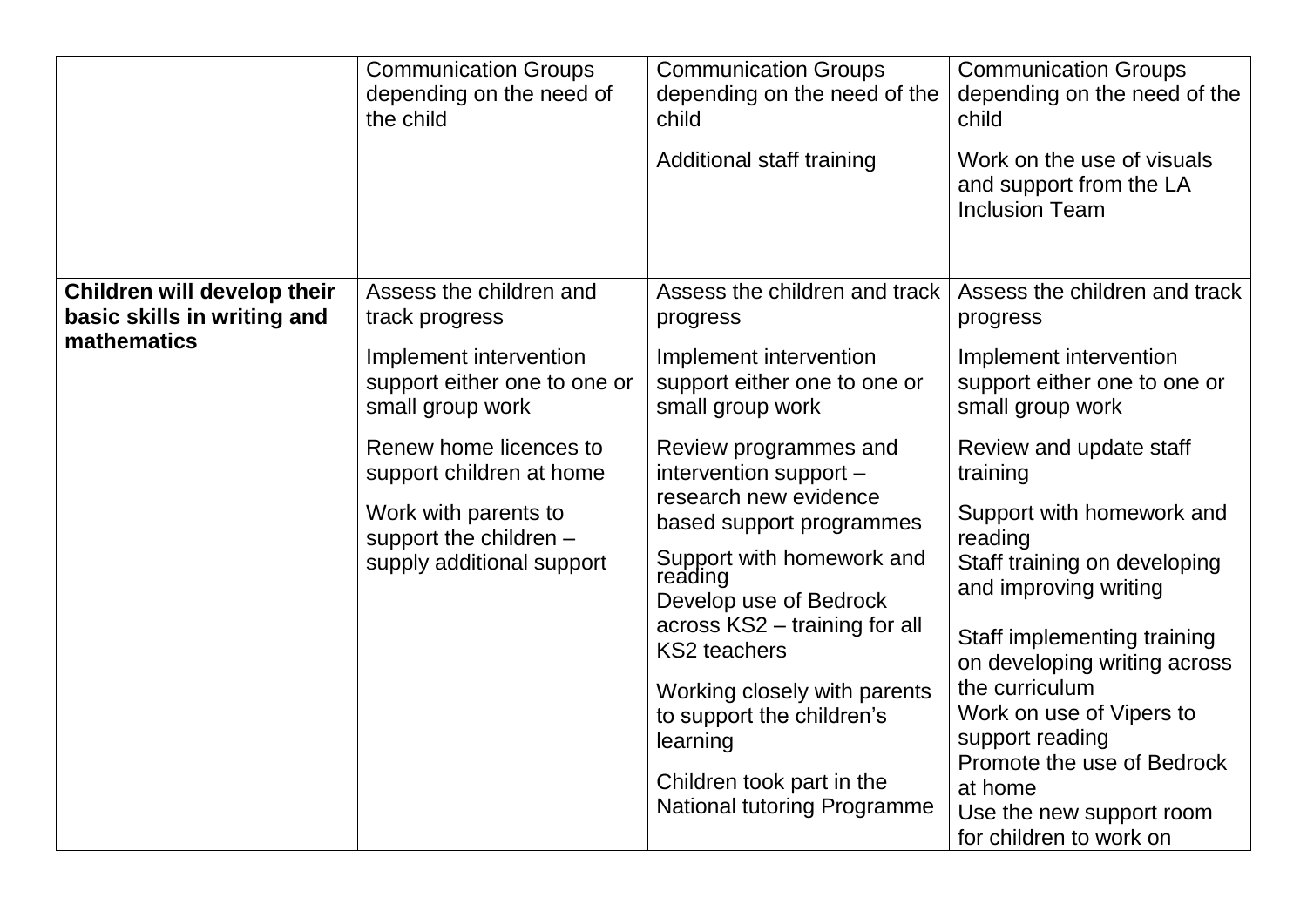| Mentoring for children<br>One to one and small group<br>2 minutes a day work with<br>work on Growth Mind-set<br>Developing children's<br>children (Led by TAs)<br>responsibilities and roles<br>2 minutes a day work with<br>Revisit work with parents on<br><b>Growth Mind-set</b><br>children<br>Staff to encourage children<br>to challenge themselves<br>Staff to encourage children to<br>Staff to encourage children to<br>with their learning and have<br>challenge themselves with<br>challenge themselves with<br>confidence in their abilities<br>their learning and have<br>their learning and have<br>confidence in their abilities<br>confidence in their abilities<br>Revisit staff training on<br>using self-assessment<br>Revisit staff training on using<br>Work on children doing peer<br>self-assessment<br>reviews, checking their<br>writing and doing more work<br>on editing their work.<br>(Teachers to model how to<br>edit work using visualisers<br>during the school day) | work on Growth Mind-set |
|-------------------------------------------------------------------------------------------------------------------------------------------------------------------------------------------------------------------------------------------------------------------------------------------------------------------------------------------------------------------------------------------------------------------------------------------------------------------------------------------------------------------------------------------------------------------------------------------------------------------------------------------------------------------------------------------------------------------------------------------------------------------------------------------------------------------------------------------------------------------------------------------------------------------------------------------------------------------------------------------------------|-------------------------|
|                                                                                                                                                                                                                                                                                                                                                                                                                                                                                                                                                                                                                                                                                                                                                                                                                                                                                                                                                                                                       |                         |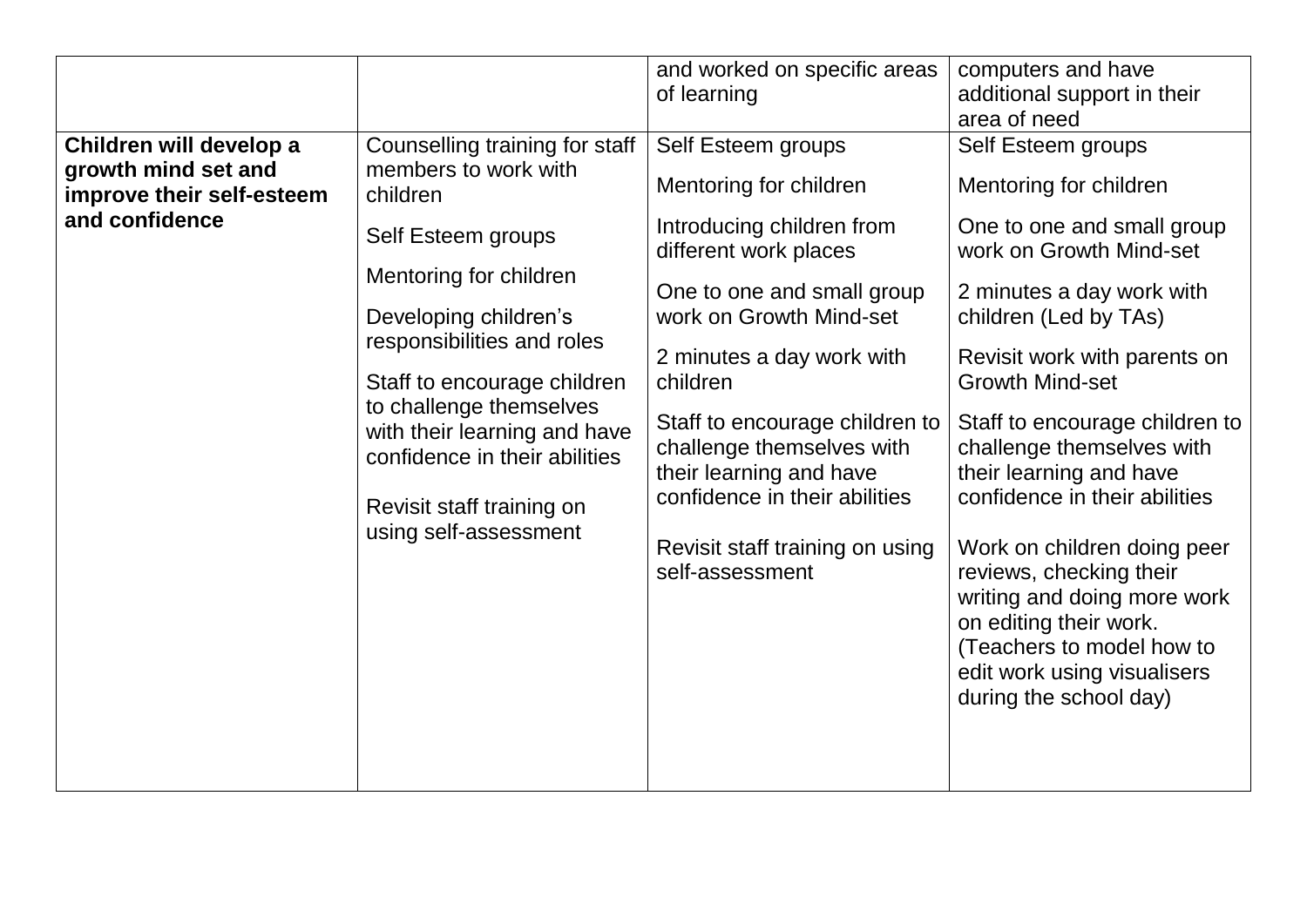## **Funding**

**We are expecting funding of £26, 900 for our Pupil Premium Children this academic Year.** 

| <b>Pupil Premium Spending 2020 -2021</b> |                                                                                     |
|------------------------------------------|-------------------------------------------------------------------------------------|
| Develop the children's reading           | The school purchased an online reading scheme (Oxford Reading Tree)                 |
| skills and enjoyment of                  | New books were purchased to support curriculum and a wider range of fiction books   |
| reading                                  | that were diverse and enabled children to experience a wider range of books.        |
|                                          | Staff were time tabled to work with children $-$ hearing them reading $-$ doing     |
|                                          | comprehension activities focusing on different reading skills-phonics groups etc.   |
|                                          | Continued to use subscriptions to support reading                                   |
|                                          | Impact                                                                              |
|                                          | Children are now using the Library bus on a weekly basis and enjoying picking from  |
|                                          | the range of Fiction and Non-fiction books.                                         |
|                                          | Children have two books to take home weekly, their reading books and their library  |
|                                          | books.                                                                              |
|                                          | During the lockdown children continued to read using the online Oxford Reading Tree |
|                                          | resource that the school purchased to ensure children still had access to reading   |
|                                          | materials.                                                                          |
|                                          | The children who were in school were heard reading regularly by staff and had the   |
|                                          | opportunity to discuss the books and develop comprehension skills.                  |
|                                          | The school uses Vipers to support reading and Bedrock (KS2) to help develop the     |
|                                          | vocabulary knowledge and understanding of the children.                             |
|                                          | The school Library bus is also used by some groups to do some support work and they |
|                                          | enjoy going to visit the library to work there.                                     |
|                                          | Assessment showed that all disadvantaged children in Year 2 Met the expected        |
|                                          | standard (numbers were very small). We did not have any disadvantaged children in   |
|                                          | the Year Six class.                                                                 |
|                                          | All children in Year 2 Met the expected standard in the Phonics Screening Check.    |
| The children will develop their          | Staff Meetings and training on developing vocabulary and communication skills.      |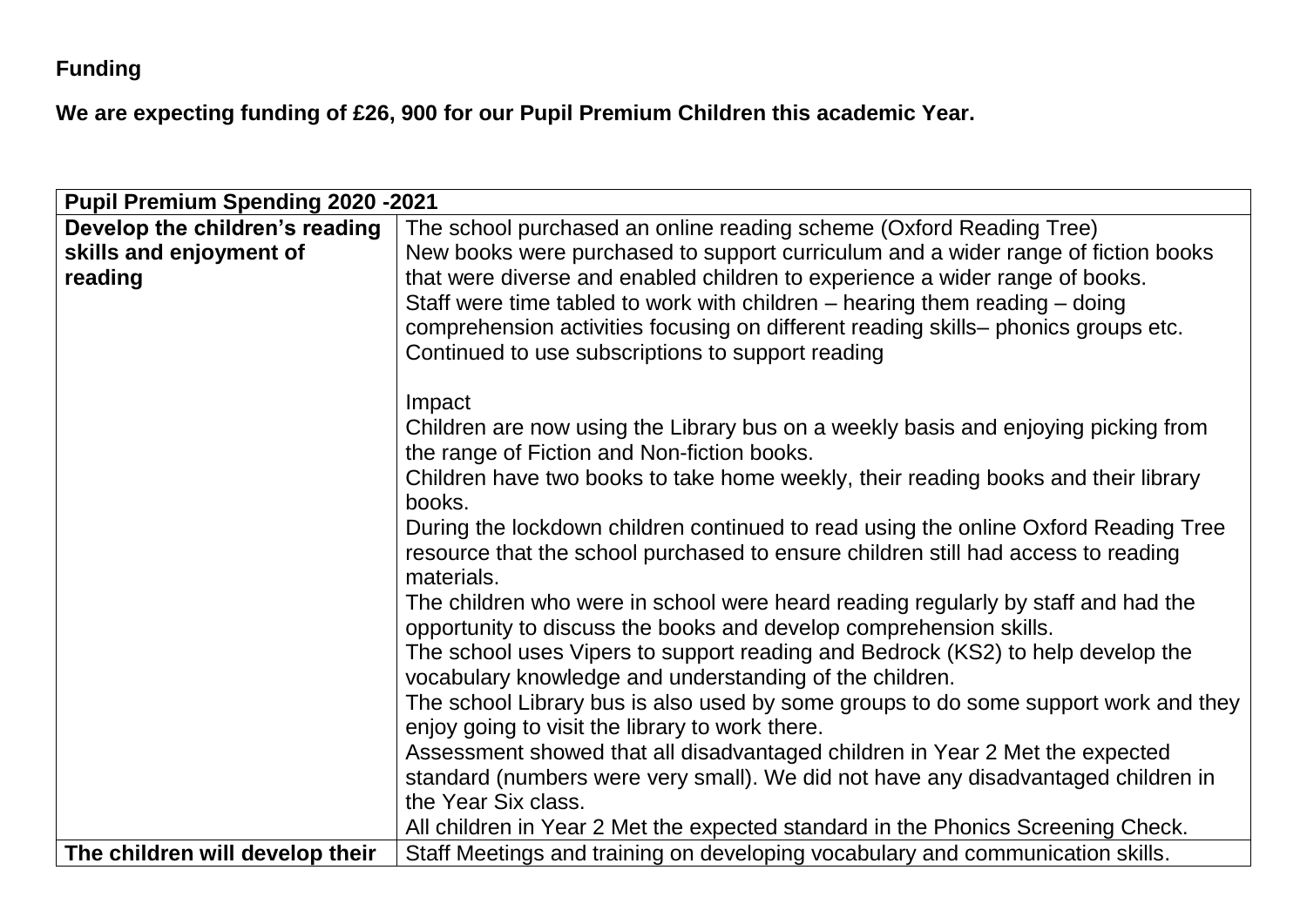| language and communication<br><b>skills</b>                               | Pre teaching groups introducing new vocabulary.<br>Support groups across the school on language and communication across the school<br>day. Subscription to the Literacy Shed.<br>Impact<br>Opportunities were made across the curriculum to develop talking and communication<br>skills. There has been a lot of work in classes relating to expanding the children's<br>vocabulary in all classes.<br>The staff have all worked on developing visuals in their daily teaching and in their<br>classrooms to support children with their learning. Learning walks have shown these                                                                                                                                                                                                                                                                                                                                                                                                                                                                                                             |
|---------------------------------------------------------------------------|-------------------------------------------------------------------------------------------------------------------------------------------------------------------------------------------------------------------------------------------------------------------------------------------------------------------------------------------------------------------------------------------------------------------------------------------------------------------------------------------------------------------------------------------------------------------------------------------------------------------------------------------------------------------------------------------------------------------------------------------------------------------------------------------------------------------------------------------------------------------------------------------------------------------------------------------------------------------------------------------------------------------------------------------------------------------------------------------------|
|                                                                           | have supported children with their learning.<br>Pre teaching has helped those children who need support to have a greater<br>understanding during lessons.<br>Using visual resources has supported the children with their language skills.                                                                                                                                                                                                                                                                                                                                                                                                                                                                                                                                                                                                                                                                                                                                                                                                                                                     |
| Children will develop their<br>basic skills in writing and<br>mathematics | There was additional support for children both one to one and in small groups on<br>mathematics and developing writing skills.<br>Staff worked with some parents to give the children additional work for home to help<br>with their learning.<br>In addition, the school purchased some additional computer licenses for some<br>children. The school also purchased some laptops to share with families so they could<br>help their children at home.<br>Children were given additional support through the National Tutoring Programme.<br>Impact<br>SMT and teachers used assessment information to carefully track children across the<br>year to ensure progress was being made.<br>Children had additional National Tutoring Support - all children made good progress<br>apart from one child who had very poor attendance (a lot of time off due to isolating on<br>different occasions).<br>Assessments showed that all disadvantaged children in Year 2 Met the expected<br>standard (numbers were very small). We did not have any disadvantaged children in<br>the Year Six class. |